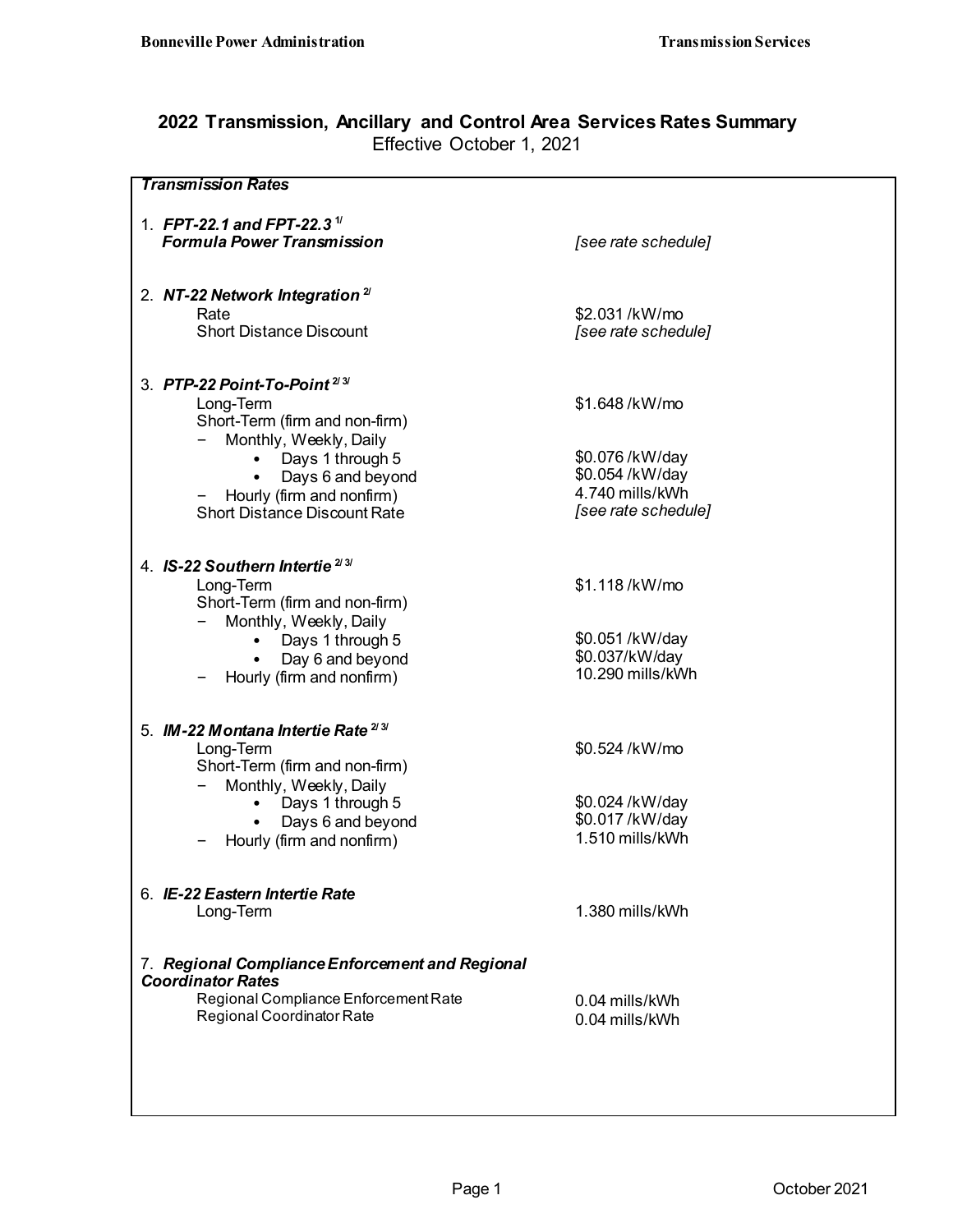| <b>Ancillary and Control Area Services Rates (ACS-22)</b>                                                                                                       |                                                           |
|-----------------------------------------------------------------------------------------------------------------------------------------------------------------|-----------------------------------------------------------|
| 8. Scheduling, System Control and Dispatch <sup>23</sup><br><b>Service</b>                                                                                      |                                                           |
| For NT customers<br>For PTP customers                                                                                                                           | \$0.389/kW/mo<br>\$0.316/kW/mo                            |
| Short-Term (firm and non-firm PTP)<br>Monthly, Weekly, Daily<br>• Days 1 through 5<br>Days 6 and beyond<br>$\bullet$<br>Hourly                                  | \$0.015/kW/day<br>\$0.010/kW/day<br>0.910 mills/kWh       |
| 9. Reactive Supply and Voltage Control From 23<br><b>Generation Sources Service (GSR)</b>                                                                       | Formula rate determined quarterly [see rate<br>schedule]  |
| 10. Regulation and Frequency Response Service <sup>4/</sup><br>Non-EIM Rate<br><b>EIM Rate</b>                                                                  | 0.47 mills/kWh<br>0.44 mills/kWh                          |
| 11. Energy Imbalance Service                                                                                                                                    | [see rate schedule]                                       |
| 12. Operating Reserve - Spinning Reserve Service<br>Spinning<br><b>Spinning Default</b><br><b>Energy Delivered</b>                                              | 11.05 mills/kWh<br>12.71 mills/kWh<br>[see rate schedule] |
| 13. Operating Reserve -- Supplemental Reserve Service<br>Supplemental<br>$\qquad \qquad \blacksquare$<br><b>Supplemental Default</b><br><b>Energy Delivered</b> | 7.22 mills/kWh<br>8.30 mills/kWh<br>[see rate schedule]   |
| 14. Generation Imbalance Service                                                                                                                                | [see rate schedule]                                       |
| 15. Variable Energy Resource Balancing Service <sup>4/</sup><br>Non-EIM and EIM VERBS Rates For Wind<br>Resources                                               |                                                           |
| Non-EIM VERBS Rates<br><b>Regulating Reserves</b><br>Non-Regulating Reserves                                                                                    | \$0.367/kW/mo<br>\$0.439/kW/mo                            |
| <b>EIM VERBS Rates</b><br><b>Regulating Reserves</b><br>Non-Regulating Reserves<br>$\bullet$                                                                    | \$0.358/kW/mo<br>\$0.395/kW/mo                            |
| Non-EIM and EIM VERBS Rates For Solar<br><b>Resources</b>                                                                                                       |                                                           |
| Non-EIM VERBS Rates<br><b>Regulating Reserves</b>                                                                                                               | \$0.288/kW/mo                                             |